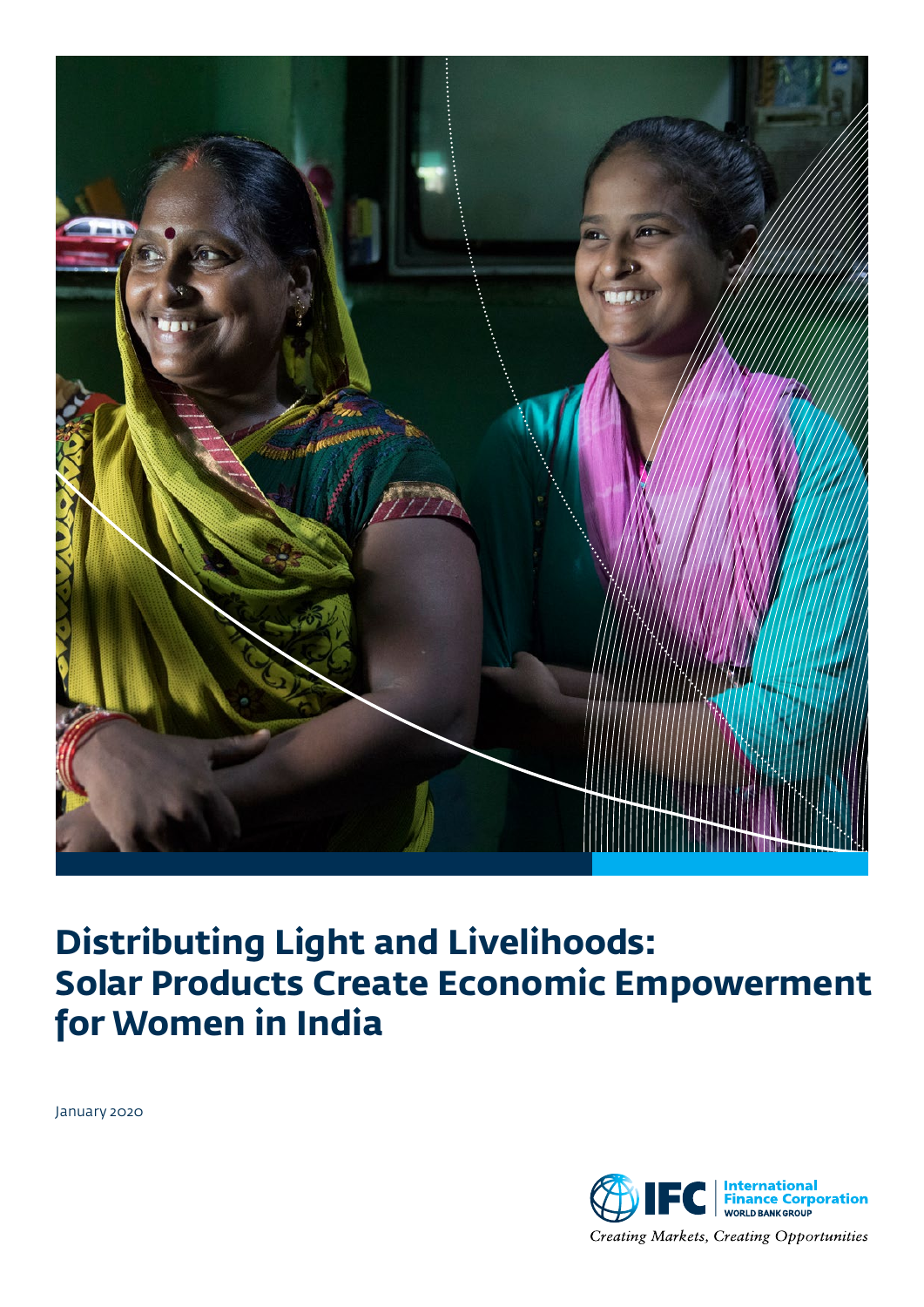India is the second most populous country in the world, with over 1.29 billion people – 66 percent of whom live in rural areas.I Rural India faces various developmental challenges, such as lack of connectivity, inadequate infrastructure (including energy<sup>II</sup> and water) for the last-mile, and lack of sustainable livelihoods. Access to distribution in rural markets is difficult for private sector companies as well as consumers. Fragmented and disorganised distribution channels make it difficult for companies to identify existing networks or to build new ones. Large geographies with widely dispersed populations and non-existent transportation infrastructure increase the cost of distribution and after-sales service. To add to this, there is no ready access to skilled individuals to work as marketing, sales, management, or technical/after-sales service agents, especially in remote areas. At the village level, there are few local distribution agents who can deliver these products.III Consumers face additional costs and long travel times to reach brick and mortar stores, which often offer only a limited range of relevant products. These challenges are compounded for women, who are more severely impacted by mobility and time constraints. For example, the lack of efficient energy connections increases the time women must spend to meet their household responsibilities, which in turn reduces their opportunities to engage in economic activities. It also exposes them to health risks from kerosene oil and other fuel-based lighting sources.<sup>IV</sup> Women in rural India also face particular constraints towards engaging in economic activities. Only 5.6 percent<sup> $V$ </sup> of women in rural India have regular salaried employment, and even when they are employed, it is often in low-skill and low-productivity jobs with poor or no pay.<sup>VI</sup>

### **Overview**

IFC's [Lighting Asia/India](http://lightingasia.org/india) program aims to address these challenges and accelerate access to clean and affordable energy in rural India by promoting modern off-grid lighting products and home systems. The program works with the private sector<sup>VII</sup>

- I World Bank, 2018, <https://data.worldbank.org/indicator/SP.RUR.TOTL.ZS> World Bank staff estimates based on the United Nations Population Division's World Urbanization Prospects: 2018
- Revision.<br>In dia has made tremendous progress towards achieving the goal of universal electrification with 100 percent of households being electrified as of March 2019. Nonetheless, according to 2018<br>In the search by the P electricity during the evening hours
- C.K. Prahalad, Fortune at the Bottom of the Pyramid (New Jersey: Pearson Publishing, 2005), https
- [ey-rural-ecommerce-the-untapped-potential.pdf](https://www.ey.com/Publication/vwLUAssets/ey-rural-e-commerce-the-untapped-potential/$FILE/ey-rural-ecommerce-the-untapped-potential.pdf)<br>Deloitte, 2015, Women, Energy and Economic Empo nt, <u><http://www.theatlantic.com/sponsored/deloitte-shifts/women-energy-and-economic-empowerment/261/></u>
- 
- V l.O, 2017, <u>[https://www.ilo.org/global/about-the-ilo/newsroom/statements-and-speeches/WCMS\\_621364/lang--en/index.htm](https://www.ilo.org/global/about-the-ilo/newsroom/statements-and-speeches/WCMS_621364/lang--en/index.htm)<br>VI Indian rural women's wages were around two-thirds of the average wages of rural male workers in 2016</u> Company Limited
- VIII These are products that meet the World Bank Group's <u>[Lighting Global Quality Standards](https://www.lightingglobal.org/quality-assurance-program/our-standards/)</u><br>IX Conversion rate of USD 1 = INR 71.35 (as on 30th December 2019) has been used throughout this case study

to address barriers to growth by providing market intelligence, fostering business-to-business connections, strengthening lastmile access, and raising consumer awareness of quality-assured lighting products.VIII It is currently operational in the states of Uttar Pradesh, Bihar, Rajasthan, Odisha, and Assam.

The market for modern off-grid solar products including solar lamps and solar home systems in India was severely underdeveloped when the program started in 2012, with 400 million people relying on kerosene for basic lighting. In addition to the challenges of building demand among last-mile customers and ensuring delivery to them, the early entry of low-quality solar lighting also meant that customers were wary of spending money on potentially faulty products.

The Lighting Asia/India Program recognized the need for creative approaches to persuade customers to adopt solar lighting. It also seized on the enormous opportunity to build gender-smart business solutions that address these challenges.

# **Partnering for Business and Development Impact**

Dharma Life is a social enterprise focusing on rural entrepreneur development and last-mile rural sales and distribution in India's villages. It [typically recruits women](http://www.forbesindia.com/article/work-in-progress/dharma-lifes-making-profits-through-rural-entrepreneurs/38116/1) in villages, and trains them to be entrepreneurs. Dharma Life entrepreneurs (DLEs) earn between INR 1000 - 8000 per month (USD<sup>IX</sup> 14 - 117). They sell and distribute products with social impact including quality solar lanterns and home systems, modern cook stoves, water purifiers, sewing machines, sanitary napkins, nutritional supplements, and services such as digital literacy and behavior change campaigns. Dharma Life has extensive partnerships with more than 15 leading companies and brands including Unilever, P&G, Coca-Cola, and Samsung.

To date, Dharma Life has created a network of more than 16,000 rural entrepreneurs. More than 75 percent of these are women, and they reach more than 10 million beneficiaries in over 40,000 villages, across 13 states, including the low-income states of Bihar, Uttar Pradesh, Rajasthan, Madhya Pradesh, and Chhattisgarh. Since 2014, IFC and Dharma Life have partnered to help grow this network of women distribution agents and to support Dharma Life's expansion into new geographies within India. IFC provides advisory support to Dharma Life to train its existing entrepreneurs for better impact, and to create awareness about alternative and clean sources of lighting in its areas of operation.



Insights from IFC, 2017, Women Entrepreneurs are Essential for Private Sector Development in Emerging Markets https://www.ifc.org/wps/wcm/connect/d7623440-8bb4-4827-9ce5-470dcb6f86b Offering+Brochure+July2017.pdf?MOD=AJPERES&CVID=lOps6KM

# **Challenges for Women Entrepreneurs**

Women entrepreneurs in emerging markets face a unique set of challenges<sup> $X$ </sup> in setting up, scaling, and growing sustainable enterprises. These include:

- **• Business Management Skills:** Compared with men, women entrepreneurs have lesser exposure to formal business training, especially in marketing and financial management, and they are more likely to operate their enterprises from their homes.
- **• Lower Confidence:** Women tend to display lower confidence in their abilities as entrepreneurs compared to their male counterparts.
- **• Smaller Networks:** Women entrepreneurs operate in smaller, less-diverse networks than men and are less likely to seek support from their social networks to grow their businesses.
- **• Limited Access to Finance:** Banks and mainstream financial institutions still consider women to be risky borrowers and often doubt their ability to succeed.

Dharma Life encountered all of these challenges as it sought to expand and deepen its scope and impact across rural India, since it started operations in 2009. Low confidence and motivation made it difficult to recruit more women entrepreneurs, while existing DLEs lacked appropriate business skills, leading to high attrition.

# **Gender-Smart Business Solutions**

IFC worked with Dharma Life to enhance the organization's entrepreneur screening and training program to better identify and equip its entrepreneurs with appropriate business and personal skills. The objective was to build the capacity of Dharma Life's team to deliver entrepreneurship training and support the DLE network to scale up over a five year period. IFC and Dharma Life also decided to measure the impact of the program for a period of six months post the training delivery to isolate the benefits of the new screening tools and the tailored entrepreneurship training focused specifically on women's needs.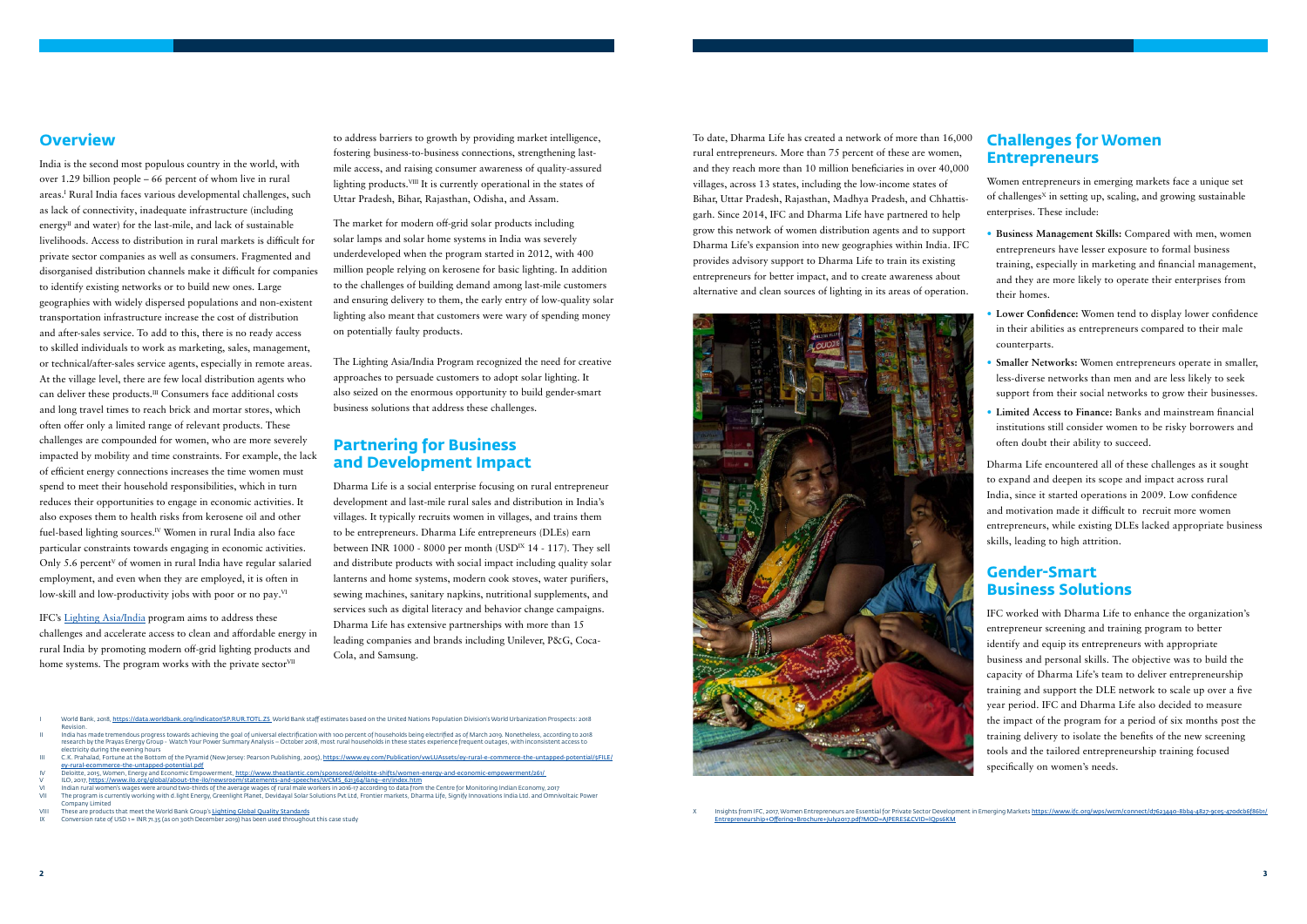

## **Demonstrating Impact:**

IFC's partnership with Dharma Life has helped grow the DLE network, improved consumer awareness, increased adoption of social impact products, and generated greater incomes for entrepreneurs. Through the new training program, Dharma Life has included and incentivized women in its rural distribution network and demonstrated the business case for women entrepreneurs. In 2016, IFC undertook an evaluation to measure the impact of its new screening tools and training on the performance of Dharma Life and its entrepreneurs.<sup>XII</sup> It found the following:

- **• Greater diversity in the distribution network:** Dharma Life successfully increased its network of entrepreneurs from under 5,000 in 2015 to over 16,000 in 2019, of which 75 percent were women. Prior to this training, women represented only 15 – 20 percent of their entrepreneur network.
- **• Increased sales and income:** After the successful delivery of the training program in 2015, IFC undertook an evaluation to measure the impact of its new screening tools and the entrepreneurship training on the performance of the entrepreneurs. Conducted in 2016, this evaluation compared the incomes of 369 trained women entrepreneurs with 121 women entrepreneurs in the same location who did not undergo the training between 2015 and 2016.XIII It was found that entrepreneurs who were screened through IFC screening mechanisms before undergoing training had 17% higher earnings than those who were not. Additionally, women DLEs who underwent the IFC-designed training increased their average monthly income by almost seven times.<sup>XIV</sup> In addition, DLEs recruited using the IFC screening tools and who received training reported higher incomes compared to trained DLEs who were not recruited using screening tools (INR 3,272/USD 48 vs INR 2,786/USD 40.97 respectively). DLEs who were neither appointed using the screening tools nor undertook IFC's training earned INR 2,487/USD 36.57.

XII This evaluation attempted to isolate the benefits of the new screening tools and the new entrepreneurship training designed by IFC. The study analyzed the behavior and income of three batches of the ediches of XIII The data set from 2015 (prior to training) is smaller because Dharma did not have too many women DLEs before the IFC training, which focuses on training women entrepreneurs<br>XIV An increase from USD 1 to USD 7 or INR 6

An increase from USD 1 to USD 7 or INR 63 to INR 478

- **• Enhanced employee satisfaction:** Both men and women DLEs reported higher employee satisfaction, and enhanced community and familial recognition of their work. DLEs also reported higher confidence in conducting awareness activities and driving behavior change campaigns.
- **• Lower Attrition:** Dharma Life reported that attrition among women DLEs fell by 15 percent within the first year of training. They attributed this to the screening tools and training developed by IFC.

In September 2015, IFC and Dharma Life conducted a needs assessment with DLEs in Bihar, where Dharma Life was seeking to train more women to join their distribution channels as entrepreneurs. Learnings from this needs assessment were used to design a customized entrepreneurship training solution (with a special focus on women) using an IFC training methodology (Figure 1).

During 2015 and 2016, IFC also delivered the *Suryoday* (sunrise) campaign to increase the awareness of quality assured solar lighting products in the states of Bihar, Rajasthan, and Uttar Pradesh.<sup>XI</sup> Dharma Life was one of the IFC's partners in this campaign, and it harnessed its DLE network to convert the this newly-generated awareness and interest into post-campaign sales across 26 districts. Dharma Life reported that the campaign helped significantly in driving awareness of quality-assured lighting products and enhanced DLE performance in

solar lighting sales. IFC is now partnering with Dharma Life to undertake a similar campaign that will include Odisha and Assam, in addition to the three states mentioned above.

In October 2017, IFC and Dharma Life hosted an event to commemorate International Girl Child Day, focusing on gender equality, women's empowerment, and clean energy. The *Beti Padhao, Roshni Badhao* event emphasized the commitment of Dharma Life and IFC to provide clean sources of light that would improve quality of life for rural women, in partnership with women entrepreneurs at the village level. The event brought 100 DLEs from rural areas in Uttar Pradesh to its capital city - Lucknow. In 2018, IFC also worked with Dharma Life on a needs assessment for digitizing its teaching and training curriculum. This explored ways to scale up the existing curriculum to reach more women in remote areas, while reducing training costs.

Figure 1: Entrepreneurship Development Program created by IFC and Dharma Life

# **Basic Entrepreneurship Development Program**

**Approach and Methodology:** An instructor led blended learning program focusing on overall personality development of the entrepreneurs.

| <b>Modules</b>                                                                                                                                                                                             | <b>Program Details</b>                                                                                                                                                                                                     |                                       |                                                                     |                                                                             |
|------------------------------------------------------------------------------------------------------------------------------------------------------------------------------------------------------------|----------------------------------------------------------------------------------------------------------------------------------------------------------------------------------------------------------------------------|---------------------------------------|---------------------------------------------------------------------|-----------------------------------------------------------------------------|
| • Marketing - Concepts and Promotional Skills<br>• Sales - Concepts and Selling Skills<br>Financial Management<br>• Business Planning<br>• Tracking and MIS<br>Behavioral and Soft Skills                  | Program<br><b>TEJASVINI I</b>                                                                                                                                                                                              | <b>Classroom Training</b><br>15 hours | <b>On Field Taining</b><br>5 hours<br>(to be started)               | <b>Total</b><br>20 hours                                                    |
| <b>Experiential Learning</b><br>• Participatory tools like role plays, case<br>studies, GDs facilitating the process<br>of meaningful reflection, engagement<br>and skilling on real life field situations | <b>Discovery Learning</b><br>• Field study on real life market<br>of the market<br>• Games, activities and trainer tales<br>to discover the softer aspects of<br>personality needed to become a<br>successful entrepreneur | assessment to understand the pulse    | <b>Simulation Based Learning</b><br>• Extensive simulations on real | market to acquire skills in marketing,<br>promotion and acquiring customers |

Since 2016, Dharma has successfully trained over 16,000 entrepreneurs, of whom 75 percent are women. Today, Dharma Life continues to deploy the entire Saksham (capable) and Tejasvini (intelligent) modules in its entrepreneurship training curriculum.

neither selected through ICECD screening tools nor attended IFC training. It also compared a sample of trained women (2016 income) to a small set of women and separately a sample of men who<br>didn't undergo the training (bas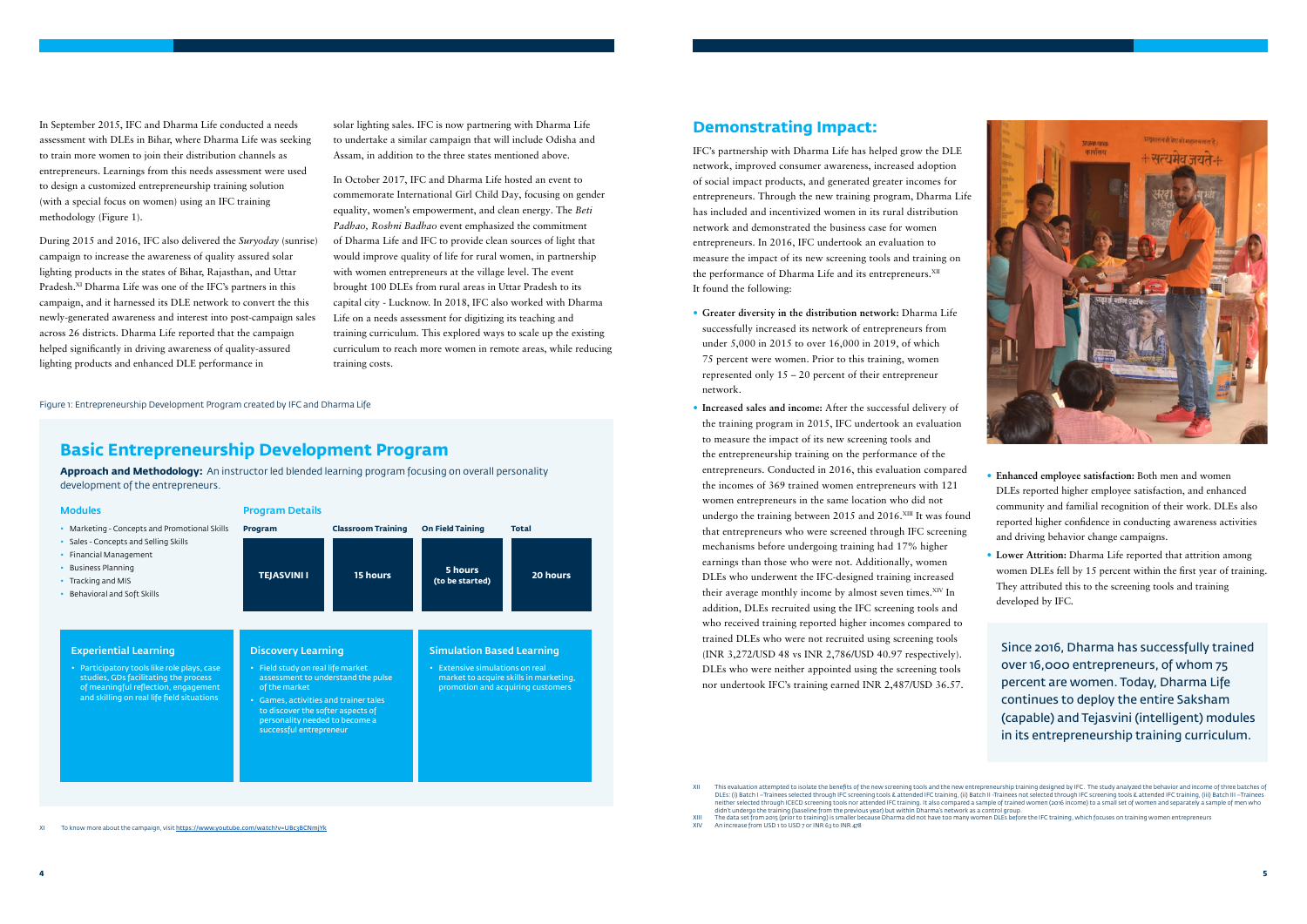

#### What Dharma Life says

CC The IFC Lighting Asia/India partnership has been one of the<br>key collaborations that has helped Dharma Life achieve<br>soveral milostones With support from IFC we shifted key collaborations that has helped Dharma Life achieve several milestones. With support from IFC, we shifted our focus to nurturing women entrepreneurs from village communities, since we believe that including women in the workforce translates to gender empowerment. It has been established that women around the world invest 90 percent of their income back into their families and communities, which translates into greater access to nutritious foods, education, healthcare, and increased economic activities."

CC Earlier my family's income was less than INR 2,000<br>
(USD 28) per month. Now, after being involved in m<br>
projects with Dharma Life. Lam earning enough to l (USD 28) per month. Now, after being involved in multiple projects with Dharma Life, I am earning enough to be able to keep savings in my bank account and maintain a contingency fund for emergencies."

**Gaurav Mehta** *Founder and CEO, Dharma Life*

#### What a Dharma Life entrepreneur says

C Promoting clean and inclusive growth is a key strategic<br>priority for IFC and we have been working with the priva<br>sector to develop inpovative business solutions in this priority for IFC and we have been working with the private sector to develop innovative business solutions in this market. Our partnership with Dharma Life to develop and expand the network of women entrepreneurs in rural areas and reach the last mile with quality solar products is an example of how we support gender-smart business solutions by working and growing with our partners."

**Bindu Devi** *DLE, Uttar Pradesh*

#### What IFC says

Now, depending on the season, Bindu earns between INR 500 – 3,000 (USD 7 - 42). She was able to save enough money to buy a scooty (an automatic lightweight self-start scooter) which she uses to visit other villages and grow her sales even further. Bindu has now opened her own workshop. She has set up a sewing unit and trains 40 other women in her village to make school uniforms. She says her business has benefited from Dharma life's new consumer credit model. This simple credit facility enables rural consumers to overcome high upfront costs associated with products such as induction cooktops and puts women in a better position to make purchasing decisions. Bindu also participated in Facebook's free 'She Means Business' digital marketing training, and she plans to use her new social media skills to further expand her business. She has also contacted local schools and hopes to receive regular orders for student uniforms. In addition to earning her own income, Bindu has won recognition from the wider community. Women and men in the village look up to her as a role model. Bindu also joined a team assigned to take care of her community's water purifying plant that uses reverse osmosis technology, ensuring access to clean drinking water. In recognition of her work, Bindu has been officially awarded the title of SHG (self-help group) Sahayika (helper) and she also now mentors ten SHGs. Bindu feels secure, self-sufficient, and proud of being recognized as a change maker in her village.<sup>XV</sup>

XV To know more about IFC's Lighting Asia/ India program and Dharma Life<br>Entrepeneurs, visit <u>https://youtu.be/ZBvnCbos6\_c</u>



**Jun Zhang** *IFC Country Manager, India* Bindu Devi always had an interest in sewing and designing, but she lacked the confidence to pursue it as a livelihood. Her husband was the only paid income earner in the family, but his health was poor and when his condition deteriorated, he was unable to work for several months. Bindu did not know how her family would meet its basic needs. Then Bindu came across a Dharma Life staff member recruiting entrepreneurs in her village. After learning about Dharma Life's business model, she realized that it was the opportunity she had been waiting for. She attended the training and became a Dharma Life entrepreneur.

> CC I did not want my kids to face the same difficulties<br>that my husband and I faced due to lack of educati that my husband and I faced due to lack of education. Being a DLE has helped me to provide them with a good education and plan a better future for them."

#### **Case Study: Bindu Devi**

Age: 32 Village: Hiramanpur, Block: Chiraigaon District: Varanasi, State: Uttar Pradesh

**Bindu Devi**